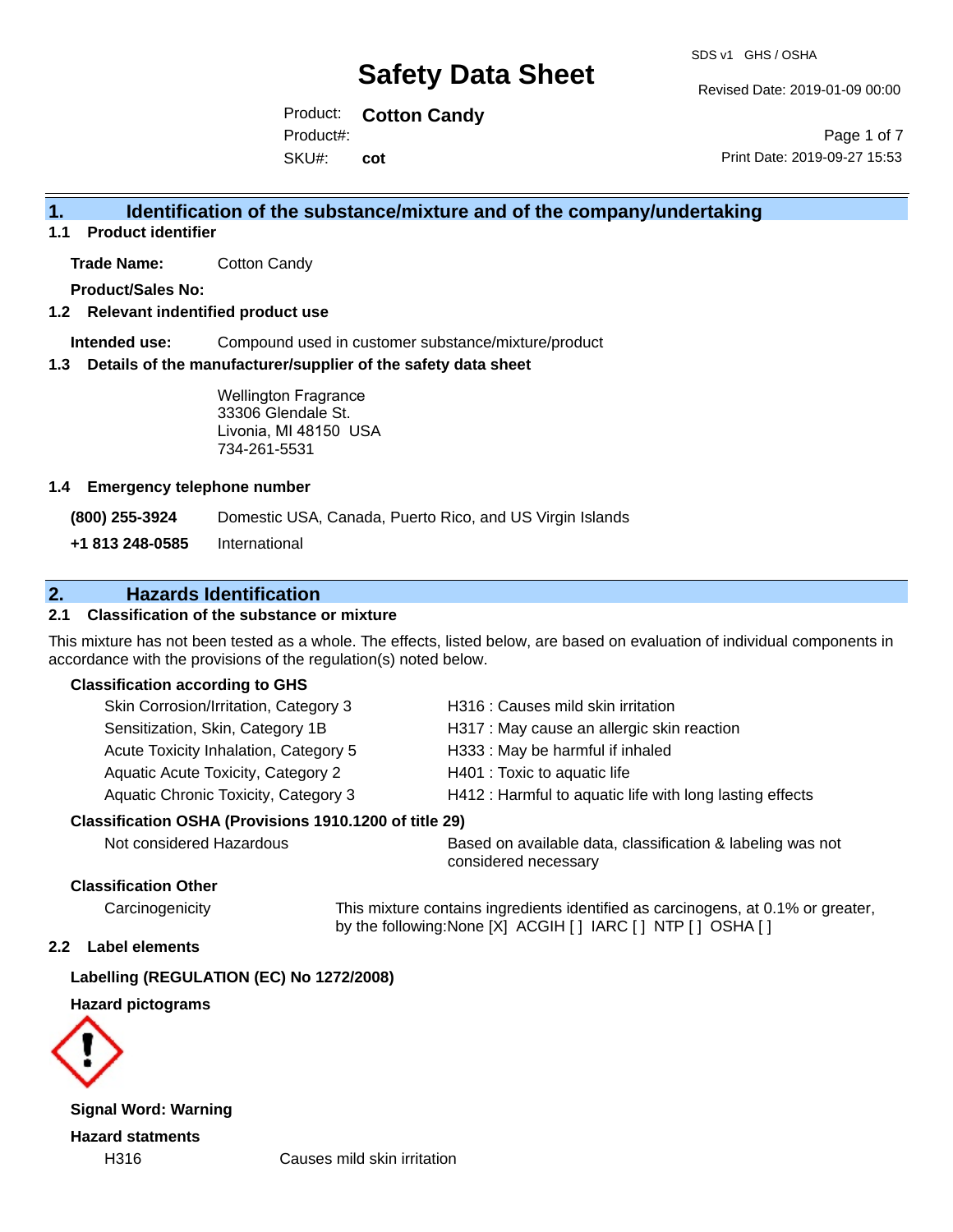#### SDS v1 GHS / OSHA

# **Safety Data Sheet**

### Product: **Cotton Candy**

SKU#: Product#: **cot**

| H317                            | May cause an allergic skin reaction                                     |
|---------------------------------|-------------------------------------------------------------------------|
| H333                            | May be harmful if inhaled                                               |
| H401                            | Toxic to aquatic life                                                   |
| H412                            | Harmful to aquatic life with long lasting effects                       |
| <b>Precautionary Statements</b> |                                                                         |
| <b>Prevention:</b>              |                                                                         |
| P <sub>272</sub>                | Contaminated work clothing should not be allowed out of the workplace   |
| P <sub>273</sub>                | Avoid release to the environment                                        |
| Response:                       |                                                                         |
| $P302 + P352$                   | IF ON SKIN: Wash with soap and water                                    |
| $P304 + P312$                   | IF INHALED: Call a POISON CENTER or doctor/physician if you feel unwell |
| $P333 + P313$                   | If skin irritation or a rash occurs: Get medical advice/attention       |
| P363                            | Wash contaminated clothing before reuse                                 |

### **2.3 Other Hazards**

**no data available**

### **3. Composition/Information on Ingredients**

### **3.1 Mixtures**

This product is a complex mixture of ingredients, which contains among others the following substance(s), presenting a health or environmental hazard within the meaning of the UN Globally Harmonized System of Classification and Labeling of Chemicals (GHS):

| CAS#<br>Ingredient             | EC#                             | Conc.<br>Range | <b>GHS Classification</b> |  |
|--------------------------------|---------------------------------|----------------|---------------------------|--|
| 84-66-2                        | 201-550-6                       | $70 - 80 %$    | H316; H402                |  |
| Diethyl phthalate              |                                 |                |                           |  |
| 77-83-8                        | 201-061-8                       | $5 - 10 \%$    | H317; H401; H411          |  |
|                                | Ethyl Methylphenylglycidate     |                |                           |  |
| 4940-11-8                      | 225-582-5                       | $5 - 10 \%$    | H302; H401                |  |
| <b>Ethyl Maltol</b>            |                                 |                |                           |  |
| 121-32-4                       | 204-464-7                       | $2 - 5 \%$     | H303; H320; H402          |  |
| 3-Ethoxy-4-hydroxybenzaldehyde |                                 |                |                           |  |
| 120-57-0                       | 204-409-7                       | $2 - 5\%$      | H303: H317: H401          |  |
| Heliotropine                   |                                 |                |                           |  |
| 128-37-0                       | 204-881-4                       | $1 - 2%$       | H316; H400; H410          |  |
|                                | <b>Butylated hydroxytoluene</b> |                |                           |  |

See Section 16 for full text of GHS classification codes

See Section 16 for full text of GHS classification codes which where not shown in section 2

Total Hydrocarbon Content  $(\% w/w) = 0.00$ 

#### Revised Date: 2019-01-09 00:00

Page 2 of 7 Print Date: 2019-09-27 15:53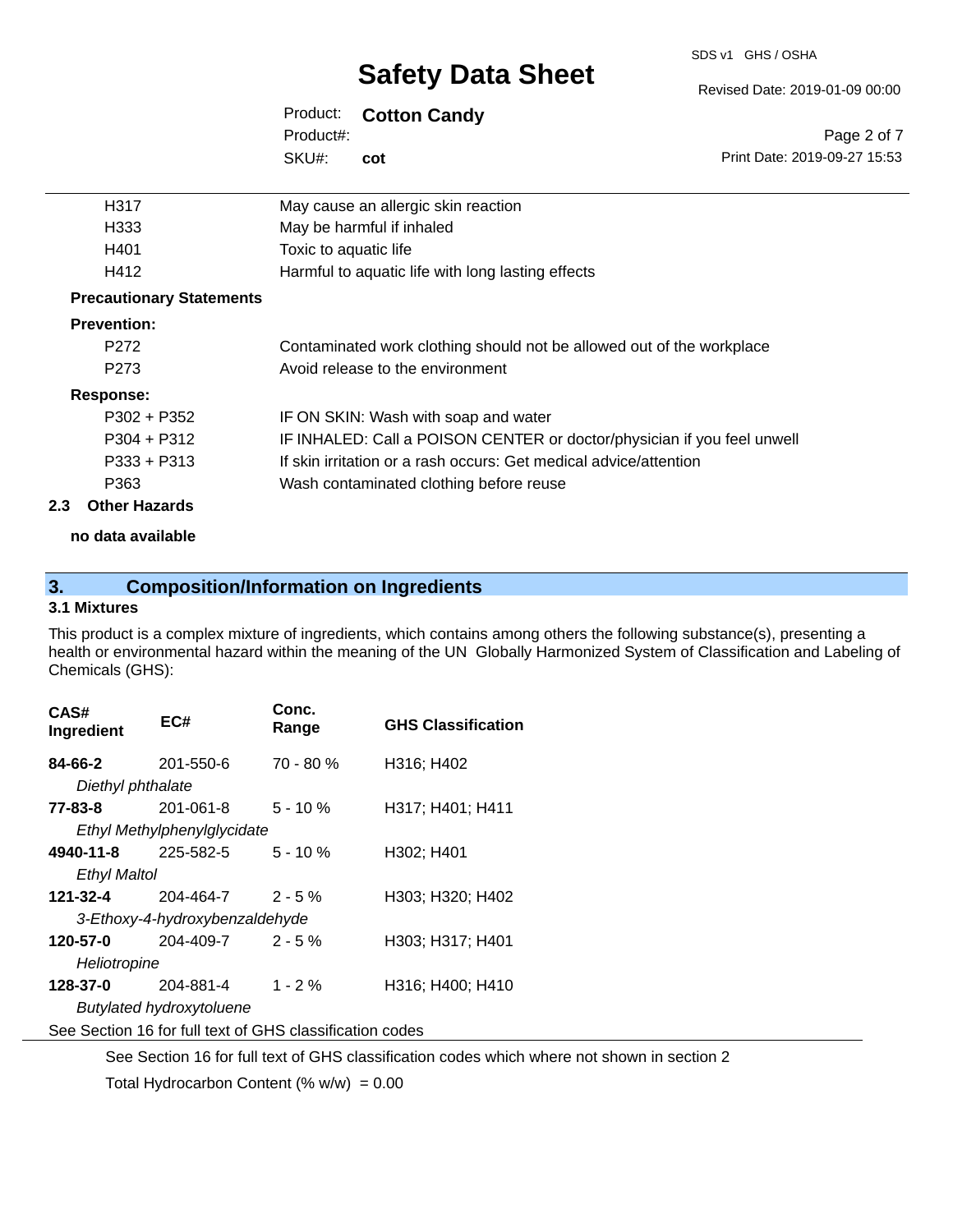SDS v1 GHS / OSHA

Revised Date: 2019-01-09 00:00

Product: **Cotton Candy**

Product#:

SKU#: **cot**

Page 3 of 7 Print Date: 2019-09-27 15:53

| 4.<br><b>First Aid Measures</b>                                                   |                                                                                                               |  |
|-----------------------------------------------------------------------------------|---------------------------------------------------------------------------------------------------------------|--|
| <b>Description of first aid measures</b><br>4.1                                   |                                                                                                               |  |
| Inhalation:                                                                       | Remove from exposure site to fresh air and keep at rest.<br>Obtain medical advice.                            |  |
| <b>Eye Exposure:</b>                                                              | Flush immediately with water for at least 15 minutes.<br>Contact physician if symptoms persist.               |  |
| <b>Skin Exposure:</b>                                                             | Remove contaminated clothes. Wash thoroughly with water (and soap).<br>Contact physician if symptoms persist. |  |
| Ingestion:                                                                        | Rinse mouth with water and obtain medical advice.                                                             |  |
| Most important symptoms and effects, both acute and delayed<br>4.2                |                                                                                                               |  |
| <b>Symptoms:</b>                                                                  | no data available                                                                                             |  |
| Risks:                                                                            | Refer to Section 2.2 "Hazard Statements"                                                                      |  |
| Indication of any immediate medical attention and special treatment needed<br>4.3 |                                                                                                               |  |
| <b>Treatment:</b>                                                                 | Refer to Section 2.2 "Response"                                                                               |  |
|                                                                                   |                                                                                                               |  |
| 5.<br><b>Fire-Fighting measures</b>                                               |                                                                                                               |  |
| <b>Extinguishing media</b><br>5.1                                                 |                                                                                                               |  |
| Suitable:                                                                         | Carbon dioxide (CO2), Dry chemical, Foam                                                                      |  |
| <b>Unsuitable</b>                                                                 | Do not use a direct water jet on burning material                                                             |  |
| 5.2 Special hazards arising from the substance or mixture                         |                                                                                                               |  |
| During fire fighting:                                                             | Water may be ineffective                                                                                      |  |
| <b>Advice for firefighters</b><br>5.3                                             |                                                                                                               |  |
| <b>Further information:</b>                                                       | Standard procedure for chemical fires                                                                         |  |

### **6. Accidental Release Measures**

### **6.1 Personal precautions, protective equipment and emergency procedures**

Avoid inhalation and contact with skin and eyes. A self-contained breathing apparatus is recommended in case of a major spill.

### **6.2 Environmental precautions**

Keep away from drains, soil, and surface and groundwater.

### **6.3 Methods and materials for containment and cleaning up**

Clean up spillage promptly. Remove ignition sources. Provide adequate ventilation. Avoid excessive inhalation of vapors. Gross spillages should be contained by use of sand or inert powder and disposed of according to the local regulations.

### **6.4 Reference to other sections**

Not Applicable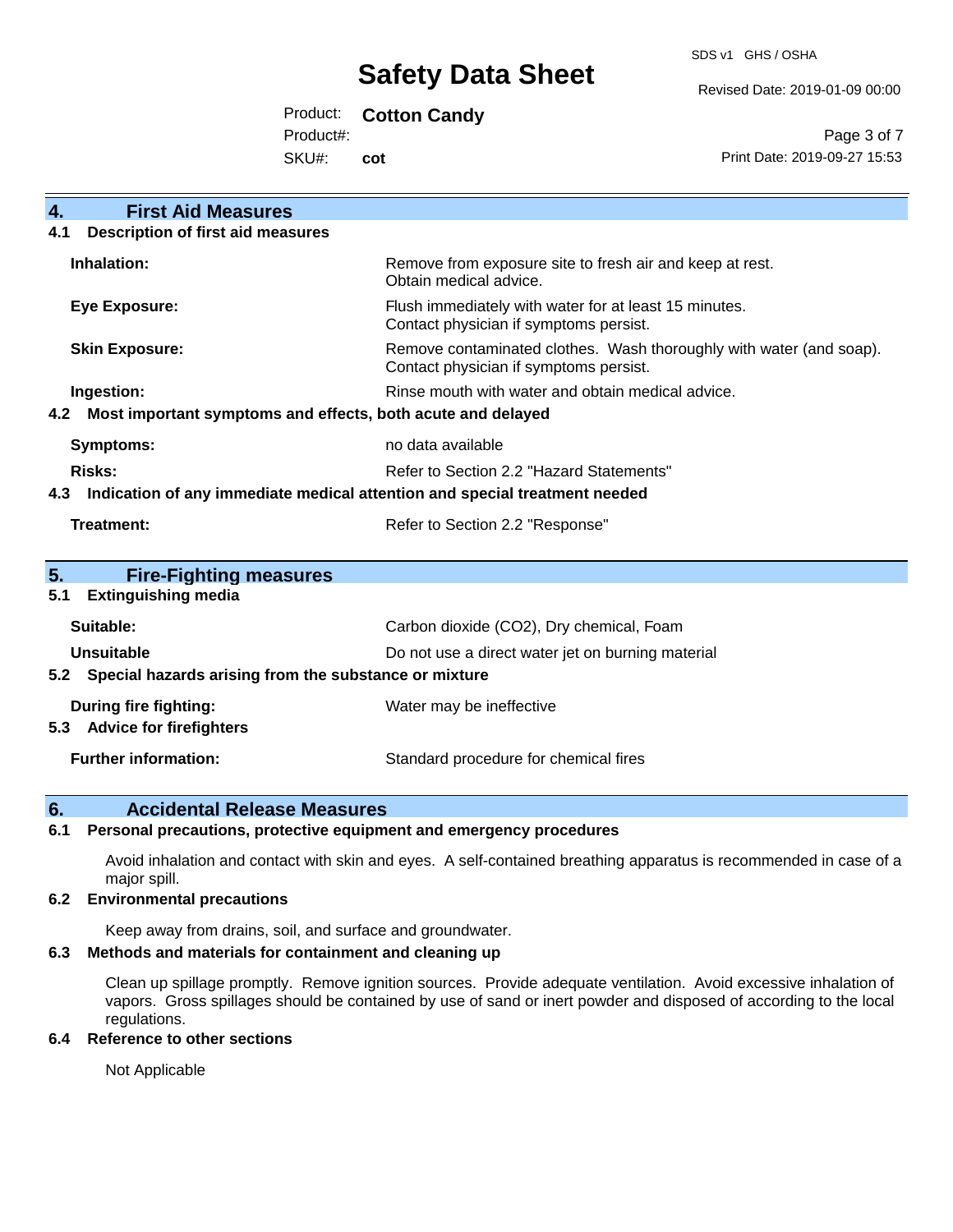Revised Date: 2019-01-09 00:00

Product: **Cotton Candy** SKU#: Product#: **cot**

Page 4 of 7 Print Date: 2019-09-27 15:53

## **7. Handling and Storage**

### **7.1 Precautions for safe handling**

Apply according to good manufacturing and industrial hygiene practices with proper ventilation. Do not drink, eat or smoke while handling. Respect good personal hygiene.

#### **7.2 Conditions for safe storage, including any incompatibilities**

Store in a cool, dry and ventilated area away from heat sources and protected from light in tightly closed original container. Avoid uncoated metal container. Keep air contact to a minimum.

### **7.3 Specific end uses**

No information available

### **8. Exposure Controls/Personal Protection**

**8.1 Control parameters**

| <b>Exposure Limits:</b> |                                 |              |       |             |                                                  |
|-------------------------|---------------------------------|--------------|-------|-------------|--------------------------------------------------|
| <b>Component</b>        |                                 | <b>ACGIH</b> | ACGIH | <b>OSHA</b> | <b>OSHA</b><br>TWA ppm STEL ppm TWA ppm STEL ppm |
| 84-66-2                 | Diethyl phthalate               | 5            |       |             |                                                  |
| 128-37-0                | <b>Butylated hydroxytoluene</b> |              |       |             |                                                  |

**Engineering Controls:** Use local exhaust as needed.

#### **8.2 Exposure controls - Personal protective equipment**

| Eye protection:                | Tightly sealed goggles, face shield, or safety glasses with brow guards and side shields, etc.<br>as may be appropriate for the exposure |
|--------------------------------|------------------------------------------------------------------------------------------------------------------------------------------|
| <b>Respiratory protection:</b> | Avoid excessive inhalation of concentrated vapors. Apply local ventilation where appropriate.                                            |
| <b>Skin protection:</b>        | Avoid Skin contact. Use chemically resistant gloves as needed.                                                                           |

### **9. Physical and Chemical Properties**

### **9.1 Information on basic physical and chemical properties**

| Appearance:                  | Liquid                          |
|------------------------------|---------------------------------|
| Odor:                        | Conforms to Standard            |
| Color:                       | Colorless to Yellow Tint (G0-1) |
| <b>Viscosity:</b>            | Liquid                          |
| <b>Freezing Point:</b>       | Not determined                  |
| <b>Boiling Point:</b>        | Not determined                  |
| <b>Melting Point:</b>        | Not determined                  |
| <b>Flashpoint (CCCFP):</b>   | >200 F (93.33 C)                |
| <b>Auto flammability:</b>    | Not determined                  |
| <b>Explosive Properties:</b> | None Expected                   |
| <b>Oxidizing properties:</b> | None Expected                   |
| Vapor Pressure (mmHg@20 C):  | 0.0306                          |
| %VOC:                        | 0.03                            |
| Specific Gravity @ 25 C:     | 1.1270                          |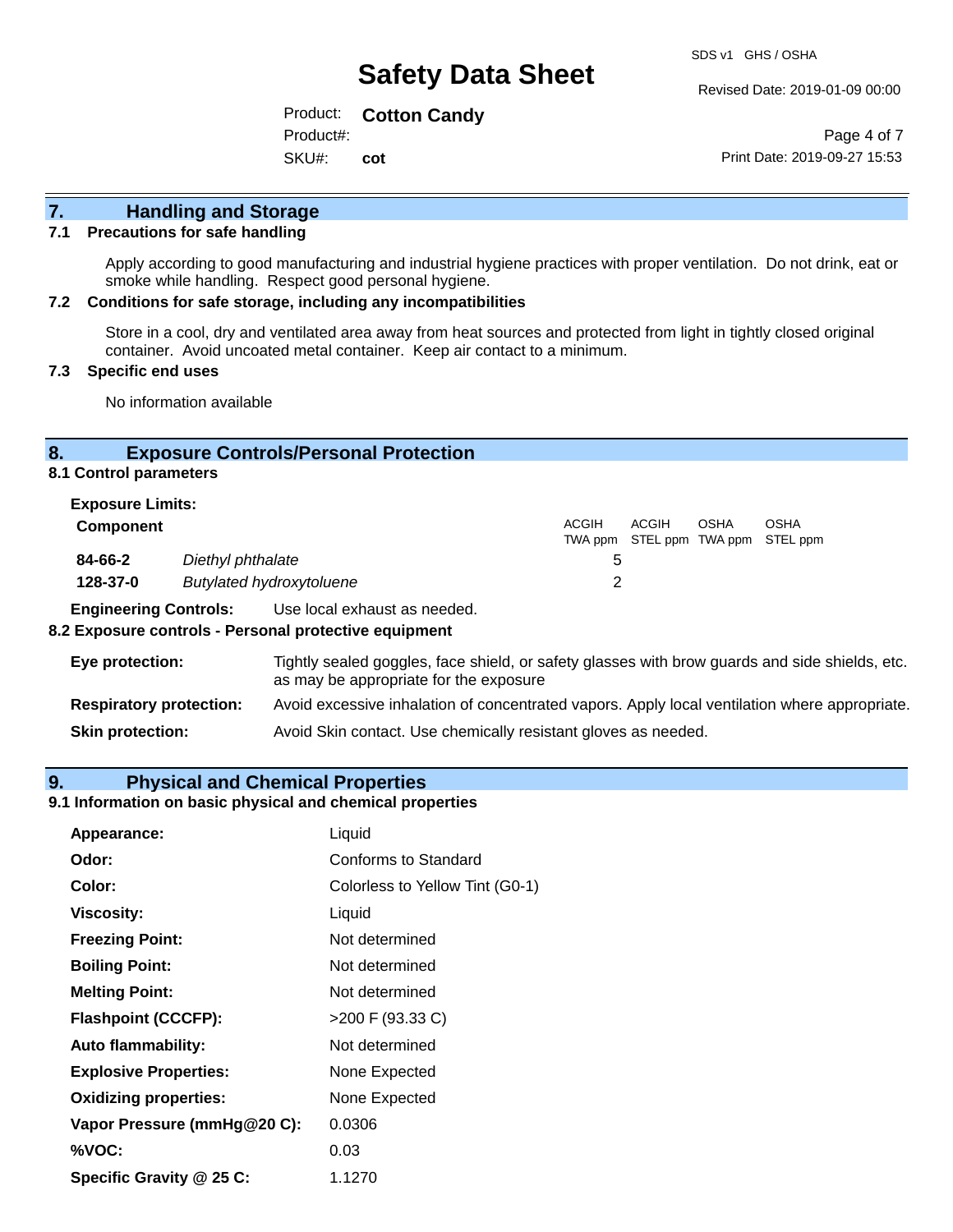Revised Date: 2019-01-09 00:00

|           | Product: Cotton Candy |
|-----------|-----------------------|
| Product#: |                       |
| SKU#:     | cot                   |

Page 5 of 7 Print Date: 2019-09-27 15:53

| Density @ 25 C:          | 1.1240 |
|--------------------------|--------|
| Refractive Index @ 20 C: | 1.5100 |
| Soluble in:              | Oil    |

### **10. Stability and Reactivity**

| 10.1 Reactivity                         | None                                               |
|-----------------------------------------|----------------------------------------------------|
| <b>10.2 Chemical stability</b>          | Stable                                             |
| 10.3 Possibility of hazardous reactions | None known                                         |
| <b>10.4 Conditions to avoid</b>         | None known                                         |
| 10.5 Incompatible materials             | Strong oxidizing agents, strong acids, and alkalis |
| 10.6 Hazardous decomposition products   | None known                                         |

### **11. Toxicological Information**

### **11.1 Toxicological Effects**

Acute Toxicity Estimates (ATEs) based on the individual Ingredient Toxicity Data utilizing the "Additivity Formula"

| Acute toxicity - Oral - (Rat) mg/kg                | Not classified - the classification criteria are not met |
|----------------------------------------------------|----------------------------------------------------------|
| Acute toxicity - Dermal - (Rabbit) mg/kg           | Not classified - the classification criteria are not met |
| Acute toxicity - Inhalation - (Rat) mg/L/4hr       | (LD50: 22.2586) May be harmful if inhaled                |
| <b>Skin corrosion / irritation</b>                 | May be harmful if inhaled                                |
| Serious eye damage / irritation                    | Not classified - the classification criteria are not met |
| <b>Respiratory sensitization</b>                   | Not classified - the classification criteria are not met |
| <b>Skin sensitization</b>                          | May cause an allergic skin reaction                      |
| <b>Germ cell mutagenicity</b>                      | Not classified - the classification criteria are not met |
| Carcinogenicity                                    | Not classified - the classification criteria are not met |
| <b>Reproductive toxicity</b>                       | Not classified - the classification criteria are not met |
| Specific target organ toxicity - single exposure   | Not classified - the classification criteria are not met |
| Specific target organ toxicity - repeated exposure | Not classified - the classification criteria are not met |
| <b>Aspiration hazard</b>                           | Not classified - the classification criteria are not met |

### **12. Ecological Information**

### **12.1 Toxicity**

| <b>Acute acquatic toxicity</b> | Toxic to aquatic life                             |
|--------------------------------|---------------------------------------------------|
| Chronic acquatic toxicity      | Harmful to aquatic life with long lasting effects |
| Toxicity Data on soil          | no data available                                 |
| Toxicity on other organisms    | no data available                                 |

**12.2 Persistence and degradability no data available**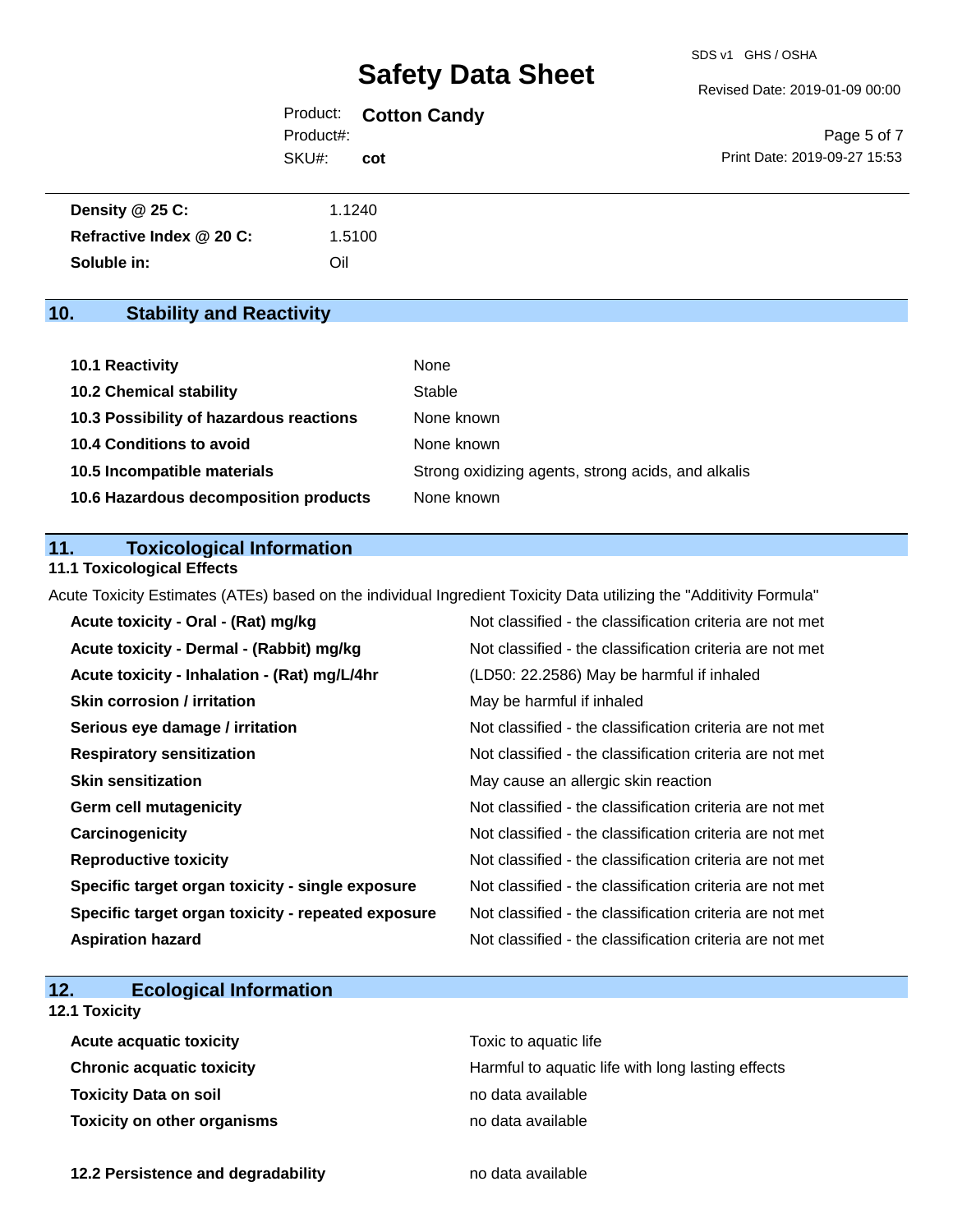SDS v1 GHS / OSHA

Revised Date: 2019-01-09 00:00

Product: **Cotton Candy**

Product#:

SKU#: **cot**

|                              | Page 6 of 7 |  |
|------------------------------|-------------|--|
| Print Date: 2019-09-27 15:53 |             |  |

| 12.3 Bioaccumulative potential | no data available |
|--------------------------------|-------------------|
| 12.4 Mobility in soil          | no data available |
| 12.5 Other adverse effects     | no data available |

### **13. Disposal Conditions**

#### **13.1 Waste treatment methods**

Do not allow product to reach sewage systems. Dispose of in accordance with all local and national regulations. Send to a licensed waste management company.The product should not be allowed to enter drains, water courses or the soil. Do not contaminate ponds, waterways or ditches with chemical or used container.

### **14. Transport Information**

| <b>Marine Pollutant</b><br>No            |              |                                     |                 |        |
|------------------------------------------|--------------|-------------------------------------|-----------------|--------|
| Regulator                                | <b>Class</b> | <b>Pack Group</b>                   | <b>Sub Risk</b> | UN-nr. |
| U.S. DOT (Non-Bulk)                      |              | Not Regulated - Not Dangerous Goods |                 |        |
| <b>Chemicals NOI</b>                     |              |                                     |                 |        |
| <b>ADR/RID (International Road/Rail)</b> |              | Not Regulated - Not Dangerous Goods |                 |        |
| <b>Chemicals NOI</b>                     |              |                                     |                 |        |
| <b>IATA (Air Cargo)</b>                  |              | Not Regulated - Not Dangerous Goods |                 |        |
| <b>Chemicals NOI</b>                     |              |                                     |                 |        |
| <b>IMDG (Sea)</b>                        |              | Not Regulated - Not Dangerous Goods |                 |        |
| <b>Chemicals NOI</b>                     |              |                                     |                 |        |

| 15.        |                                 | <b>Regulatory Information</b>             |                                     |                                                              |
|------------|---------------------------------|-------------------------------------------|-------------------------------------|--------------------------------------------------------------|
|            | <b>U.S. Federal Regulations</b> |                                           |                                     |                                                              |
|            |                                 | <b>TSCA (Toxic Substance Control Act)</b> |                                     | All components of the substance/mixture are listed or exempt |
|            |                                 |                                           | 40 CFR(EPCRA, SARA, CERCLA and CAA) | This product contains the following components:              |
|            | 84-66-2                         | 201-550-6 70 - 80 %                       |                                     | Diethyl phthalate                                            |
|            | <b>U.S. State Regulations</b>   |                                           |                                     |                                                              |
|            |                                 | <b>California Proposition 65 Warning</b>  |                                     | No Warning required                                          |
|            | <b>Canadian Regulations</b>     |                                           |                                     |                                                              |
| <b>DSL</b> |                                 |                                           |                                     | 100.00% of the components are listed or exempt.              |

### **16. Other Information**

#### **GHS H-Statements referred to under section 3 and not listed in section 2**

| H302 : Harmful if swallowed    | H303 : May be harmful if swallowed                             |
|--------------------------------|----------------------------------------------------------------|
| H320 : Causes eye irritation   | H400 : Very Toxic to aquatic life                              |
| H402 : Harmful to aquatic life | H410 : Very toxic to aquatic life with long lasting<br>effects |

H411 : Toxic to aquatic life with long lasting effects